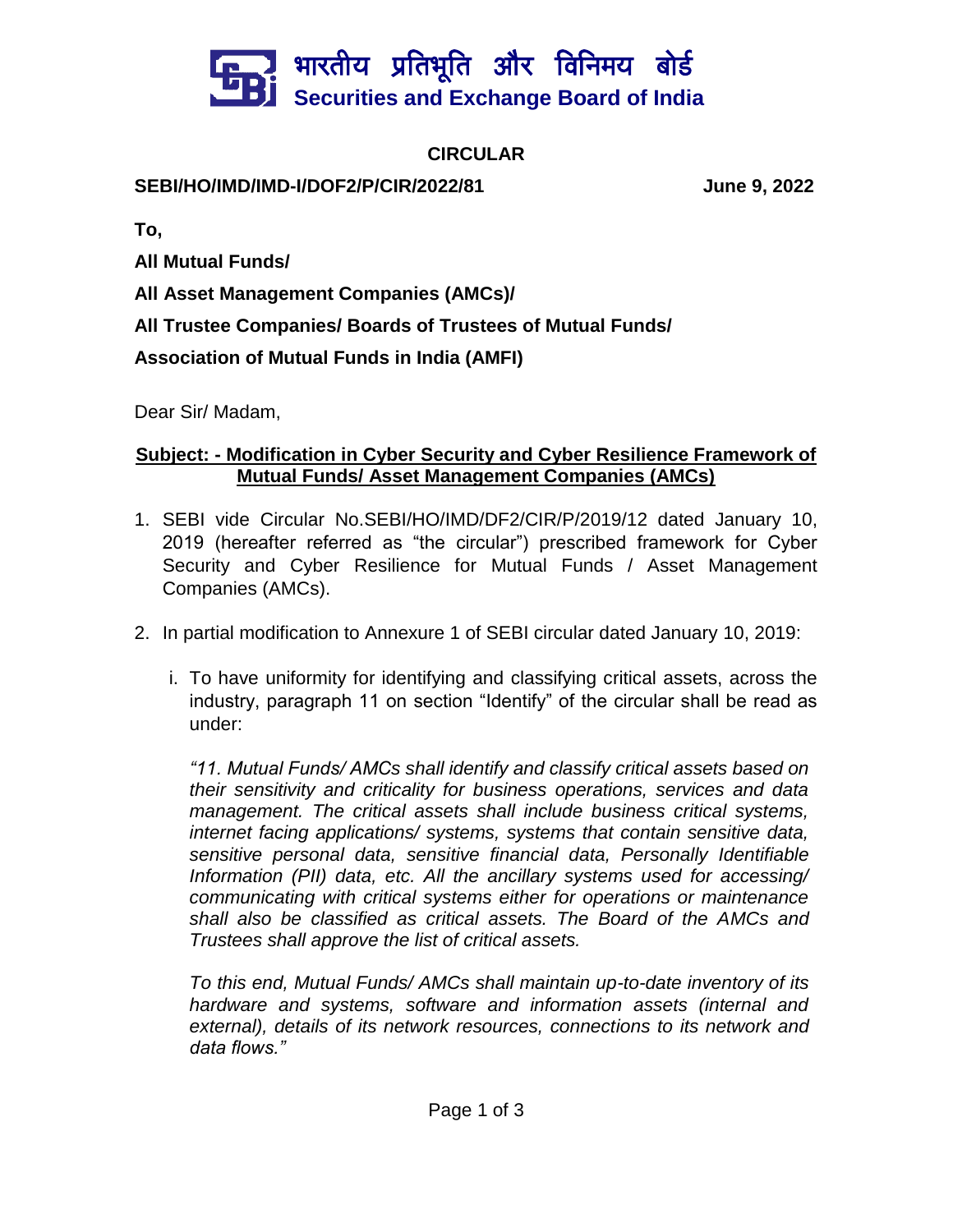# ! भारतीय प्रतिभूति और विनिमय बोर्ड **Securities and Exchange Board of India**

ii. Based on the recommendation of IT-Projects Advisory Committee (IT-PAC) of SEBI and also to adopt "audit the auditor approach" for conducting the Vulnerability Assessment and Penetration Testing (VAPT) of the intermediaries, paragraphs 40, 41 & 42 on section "Vulnerability Assessment and Penetration Testing (VAPT)" of the circular shall be read as under:

*"40. Mutual Funds/ AMCs shall carry out periodic VAPT, inter-alia, including critical assets and infrastructure components like servers, networking systems, security devices, load balancers, other IT systems pertaining to the activities done as a role of Mutual Funds/ AMCs, etc., in order to detect security vulnerabilities in the IT environment and in-depth evaluation of the security posture of the system through simulations of actual attacks on its systems and networks.*

*Mutual Funds/ AMCs shall conduct VAPT at least once in a financial year. However, for the Mutual Funds/ AMCs, whose systems have been identified as "protected system" by National Critical Information Infrastructure Protection Centre (NCIIPC) under the Information Technology (IT) Act, 2000, VAPT shall be conducted at least twice in a financial year.* 

*Further, all Mutual Funds/ AMCs shall engage only Indian Computer Emergency Response Team (CERT-In) empanelled organizations for conducting VAPT. The final report on said VAPT shall be submitted to SEBI after approval from Technology Committee of respective Mutual Funds/ AMCs, within 1 month of completion of VAPT activity.* 

*41. Any gaps or vulnerabilities detected shall be remedied on immediate basis and compliance of closure of findings identified during VAPT shall be submitted to SEBI within 3 months post the submission of final VAPT report.*

*42. In addition, Mutual Funds/ AMCs shall perform vulnerability scanning and conduct penetration testing prior to the commissioning of a new system which is a critical system or part of an existing critical system."*

iii. For receipt of quarterly reports containing information on cyber-attacks and threats experienced by Mutual Funds/ AMCs in a time bound manner, paragraph 51 on section "Sharing of information" of the circular shall be read as under:

*"51. All cyber-attacks, threats, cyber-incidents, and breaches experienced by Mutual Funds/ AMCs shall be reported to SEBI within 6 hours of noticing/ detecting such incidents or being brought to their notice about such*